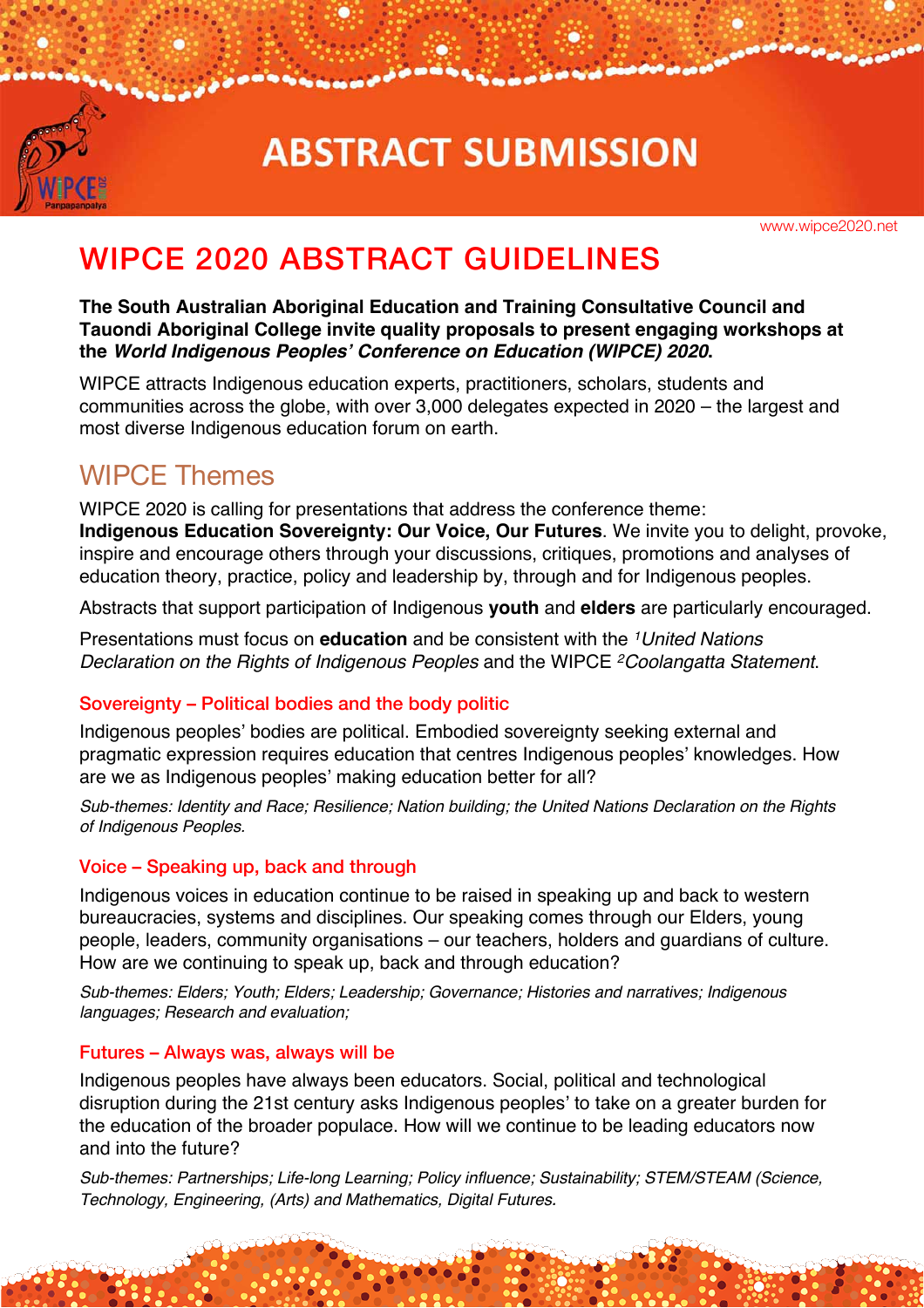# WIPCE 2020 Abstracts Selection Criteria

A committee comprising Indigenous educators, supported by specialist reviewers will assess all applications to present at the WIPCE 2020 conference.

Criteria for inclusion in the 2020 program includes:

- Alignment with WIPCE goals and WIPCE 2020 conference themes and topics;
- Focus on Indigenous peoples' standpoint, knowledges, practice and contributions;
- Relevance to educational opportunities and outcomes for Indigenous peoples;
- Indigenous peoples are privileged as presenters:
- Transferability of outcomes to other settings and education sectors;
- Evidence of impact, innovation and sustainability of educational approaches;
- Potential to engage audiences from diverse nations and education sectors;
- Balanced representation from First Nations across the globe.

### **Submissions with lead presenters who are non-Indigenous cannot be accepted.**

Workshop applicants will be notified in December 2019 with accepted presentations posted to the conference website in January 2020.

The professional conference organisers (All Occasions Group) will liaise with successful presenters regarding workshop scheduling, logistics and other requirements.

# Presentation Types

Presentations may be delivered in a variety of formats, as described below. The WIPCE Program Committee reserves the right to negotiate the proposed delivery format with speakers.

All workshop presentations except poster sessions are 50 minutes in length.

### 1. Seminar

The presenter spends the majority of the time presenting the educational concept, theory, program, tool or model and a short time (approximately 15 minutes) is allocated for questions from conference delegates.

### 2. Interactive Workshop

The presenter spends a short amount time on the delivery of the educational concept, theory, program, tool or model and the majority of the session is taken up by direct participation from conference delegates.

### 3. Panel Discussion

Presenters will be grouped into a panel of three by subject of presentation. Each presenter will have 10 minutes to deliver their educational concept, theory, program, tool or model with remaining time allocated at the end of the three presentations for questions from conference delegates.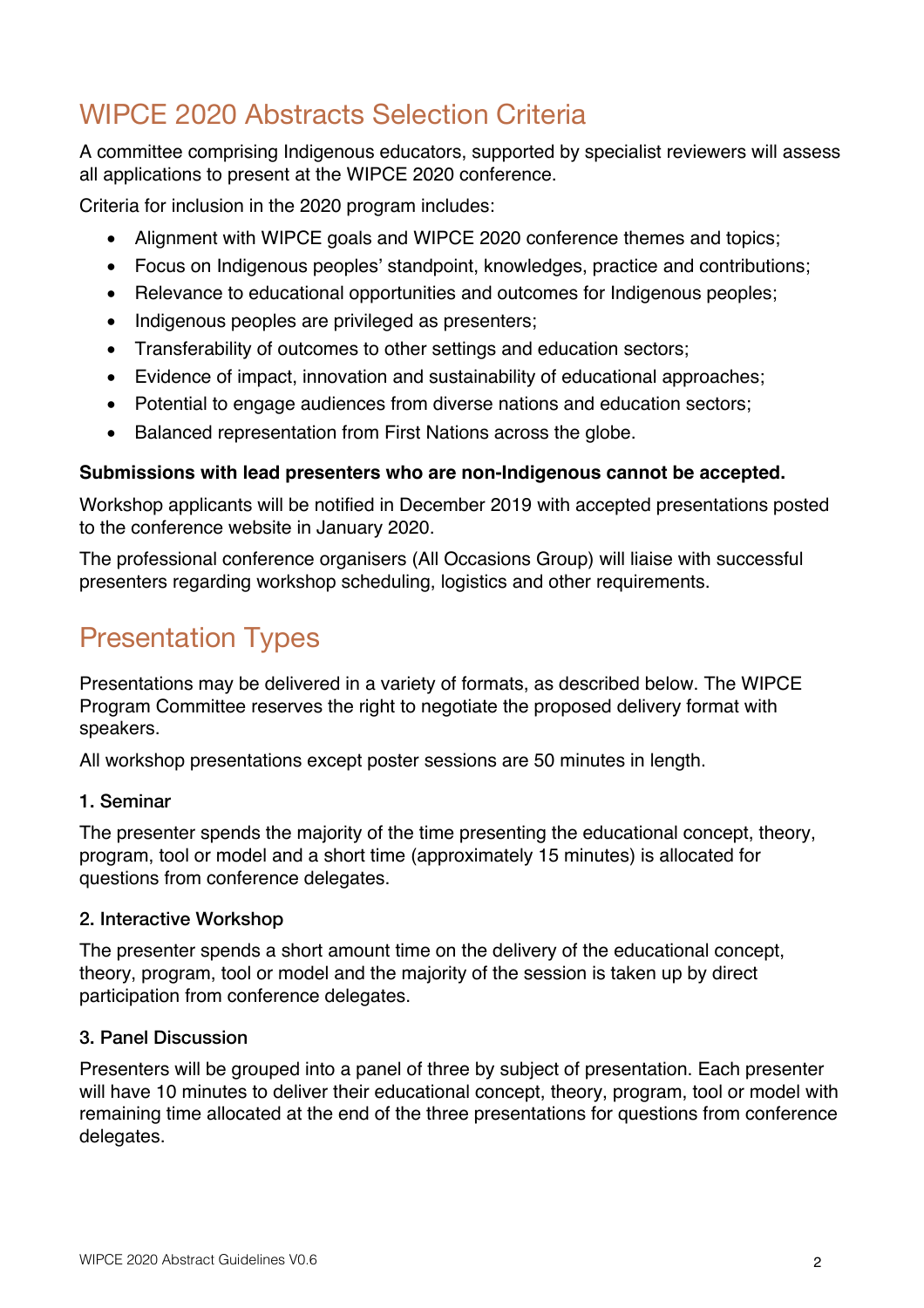#### 4. Round Table Discussion

Round table discussions will be small group discussion sessions where a maximum of 20 conference delegates will be given the opportunity to engage with and discuss with the presenter his or her educational concept, theory, program, tool or model.

#### 5. Poster Presentation

Presenters will be allocated space within the main conference venue to showcase their educational program, tool or model through a poster display. WIPCE delegates will be able to view displays during conference breaks.

#### 6. Other Innovative Presentation Types

Presentations delivered in innovative formats are encouraged. If you intend to provide a presentation outside of conventional formats, please outline clearly the details of your requirements as venue facility and logistical practicalities will need to be taken into account.

#### Keynote Address

Nominations for keynote addresses at WIPCE 2020 are by invitation.

### WIPCE Cultural Program

The call for abstracts focuses on the **education** program of WIPCE. Cultural performances, tours and events throughout the conference will be identified and scheduled through a separate process to education-focused presentations and workshops.

# Terms and Conditions

Presenters must register as conference delegates and meet their own costs of participation.

Abstracts and presentations in languages other than English must include an English translation. Interpreters are the responsibility of presenters.

Authors are expected to pay for their own registration, accommodation and travel. WIPCE organisers are unable to provide funding support for presenters – please contact your local sponsor if you require financial support to attend.

Submission of your abstract does not mean you are automatically included in the conference program. All submissions will be reviewed by the conference program committee in November 2019.

WIPCE 2020 respects the privacy and data of delegates and presenters – a privacy statement can be viewed at www.wipce2020.net/privacy .

Submissions are due by no later than **Friday 1 November 2019**.

South Australian Aboriginal Education and Training Consultative Council Tauondi Aboriginal College

July 2019

<sup>1</sup> https://www.un.org/development/desa/indigenouspeoples/declaration-on-the-rights-of-indigenous-peoples.html

<sup>2</sup> http://press-files.anu.edu.au/downloads/press/p15621/pdf/ch191.pdf